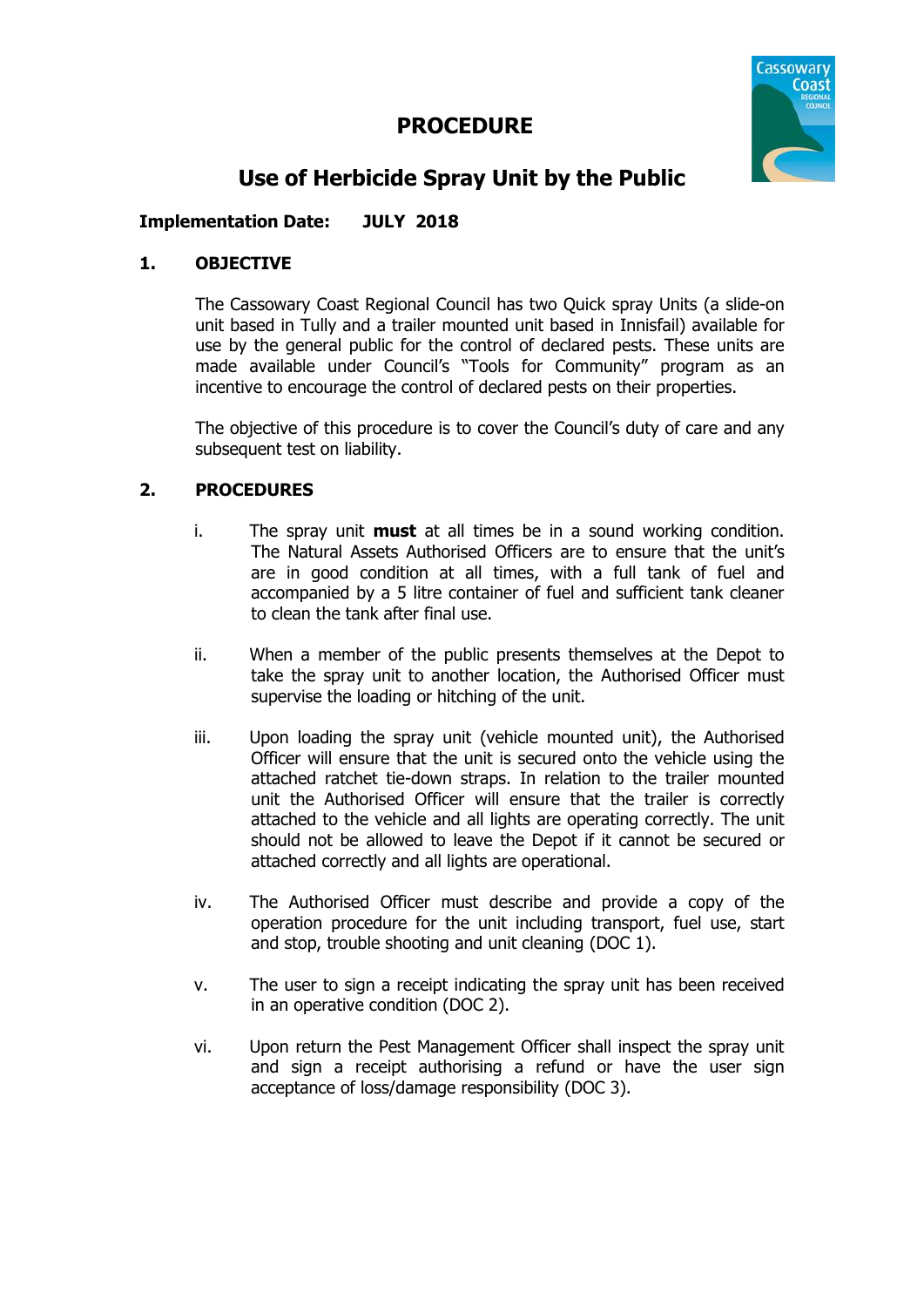# **3. INDEMNITY FORM**

Before a member of the public takes the spray unit, an indemnity form must be completed, signed and dated by the intending user (DOC 4).

## **4. CONDITIONS OF USE**

- The spray unit may only be used by the borrower and on property owned by them.
- The spray unit will be available for collection between  $7:30 8:30$ am and 3.00-4.00 pm on agreed date. This will be over a 7 day period. If the unit is not returned within the 7 day period a fee of \$10/day will be taken out of the bond.
- The spray unit will be provided to the borrower with a full tank of fuel. The borrower should refill before returning.
- The borrower will be supplied with tank wash, which should be used to wash the tank before return.
- The borrower will ensure that the use of any herbicide through the equipment will comply with the directions specified on the label for that herbicide or under an issued off-label permit.
- The borrower will be responsible for obtaining any permits required to conduct the spraying.
- The borrower will be responsible for the health and safety of any persons using the equipment while in their custody.
- The spray unit may be used without charge for a maximum of seven (7) days. After this time you will be required to pay \$10/day.
- Advance bookings are required giving a minimum of one week's notice.
- All hire bookings are to be made through the Council's Authorised Officer's located in Tully on Ph. 40680055 and in Innisfail on Ph. 4030 2287 or Customer Service on 1300 763 903.
- Payment of security bond of \$400.00 to be made at Council office's located at the Civic Centre, 38-40 Bryant Street, Tully, or 57-59 Rankin St, Innisfail, prior to collection of spray unit. This is refundable upon the return of the unit in an undamaged condition. Council receipt evidencing payment of the security bond is to be produced at time of collection from Depot.
- Borrowers to indemnify the Council in respect of any loss or damage to the unit or personal injury or property damage (DOC 4).
- Council reserves the right to refuse the use of the equipment.

## **5. DAMAGE**

The user shall pay for any wilful damage caused to the spray unit.

## **6. SECURITY BOND**

 A security bond of \$400.00 to be paid prior to taking spray unit, this bond is fully refundable upon the unit being returned undamaged. (note: It may take 2-4 weeks for this deposit to be returned)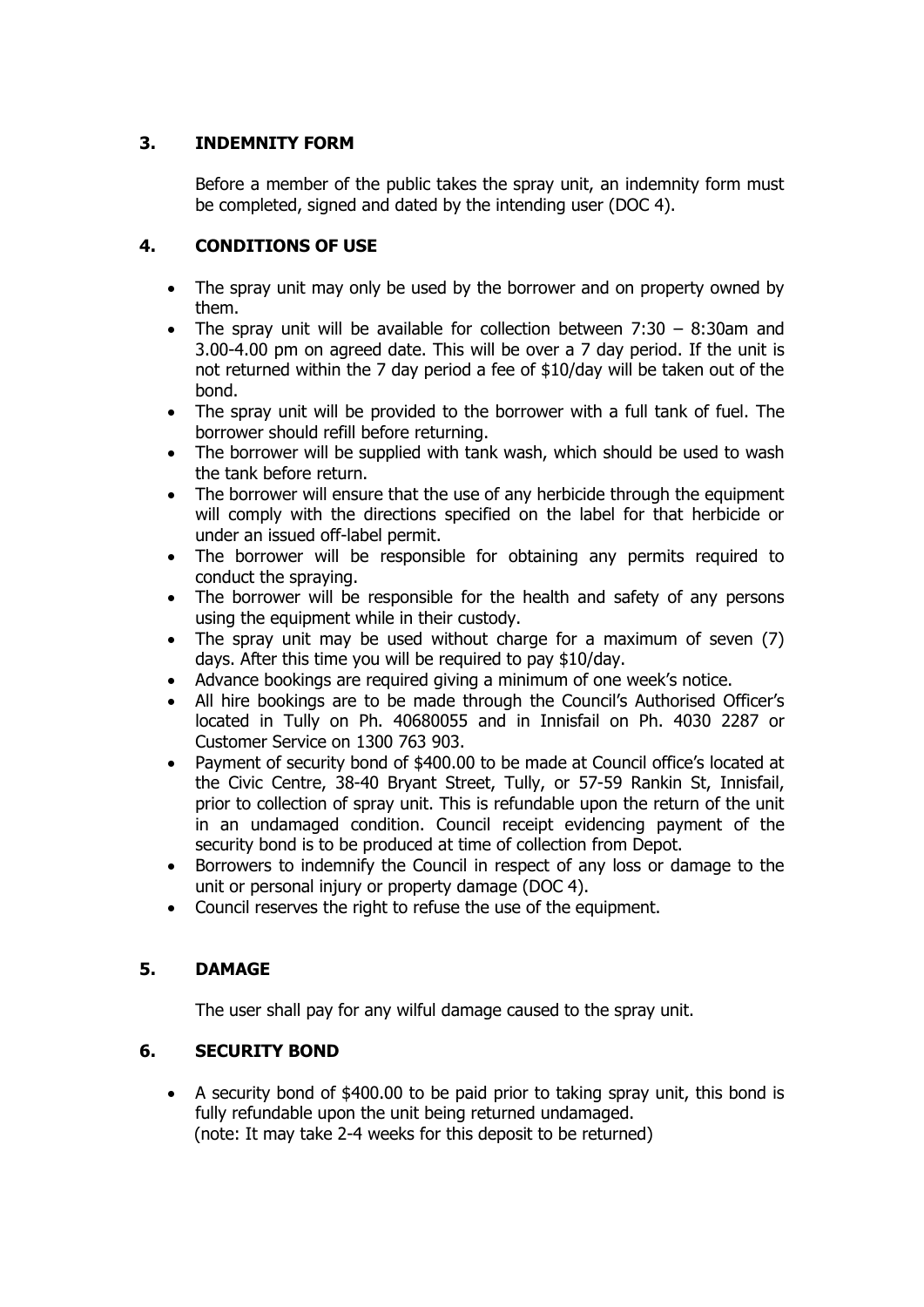# **7. SUPPORTING DOCUMENTS**

- 1. DOC 1 Operation of spray unit
- 2. DOC 2 Use agreement
- 3. DOC 3 Service sheet
- 4. DOC 4 Letter of indemnity

# **DOC 1 CASSOWARY COAST REGIONAL COUNCIL**

# **OPERATION OF SPRAY UNIT**

# **(1) PRE-START CHECKS**

- Fuel
- Oil level in pump and motor
- Ensure **filter tap** is in "On" position.
- Ensure **pressure lever** is in "Bypass" position.

# **(2) ENGINE STARTING**

- Turn **fuel tap** "On" position.
- Switch **choke lever** to "On" position.
- Pull start engine / Turn key if applicable.
- Switch **choke lever** to "Off" position.

# **(3) PUMP OPERATION**

- Switch **remote** unit to "On" position.
- Turn **pressure lever** anti-clockwise.
- To select spraying pressure, lift **pressure lever** and turn clockwise to increase pressure. **Maximum spraying pressure 350 psi".**

# **(4) SHUTTING DOWN**

- Turn **pressure lever** off to "Bypass" position.
- Stop motor and turn **key** to "Off" position.
- Turn fuel tap to "Off" position.
- Turn **remote** unit to "Off" position.

## **(5) AFTER USE**

- Thoroughly clean down spray equipment to remove any plant and soil material.
- Apply clean fresh water to the tank and rinse through the spray lines to remove any herbicide residue.
- Apply the tank cleaning agent provided as per label directions.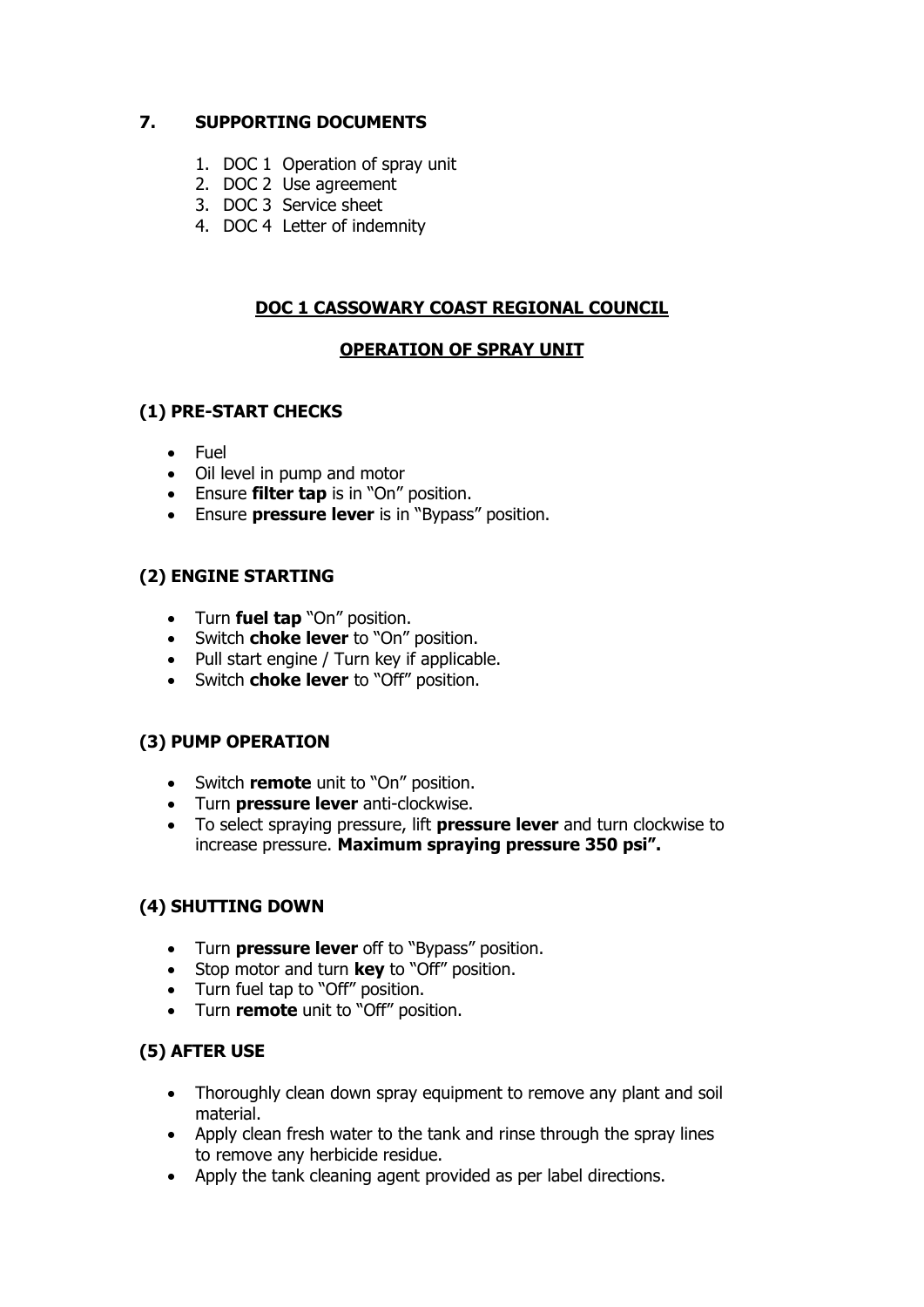# **DOC 2 CASSOWARY COAST REGIONAL COUNCIL USE AGREEMENT**

| Hirer's name         |  |
|----------------------|--|
| <b>Address</b>       |  |
| <b>Contact Phone</b> |  |

This form is to be signed and handed to a Council Officer **before** the herbicide spray unit leaves the Depot.

I, thereby acknowledge that I have made myself aware of the condition of the equipment which has been provided to me. I also acknowledge the unit is in good condition with the following exceptions (if any).

In particular the following have been examined (please tick):

#### **Form to be completed when Landholder unit is taken and returned to the Revegetation Unit between the hours of 7.00am – 7.30am or 3.30pm – 4.00pm Wednesday, Thursdays or Friday**

| <b>Components</b>          | <b>Requirements</b>                            | collect | return | <b>Comments</b> |
|----------------------------|------------------------------------------------|---------|--------|-----------------|
|                            |                                                |         |        |                 |
| Brake lights and blinkers  | In working order                               |         |        |                 |
| Tank                       | Flushed out and triple rinsed                  |         |        |                 |
| Spray hose                 | Flushed out, no splits, cracks or<br>kinks     |         |        |                 |
| Spray gun                  | Working with no parts missing or<br>unattached |         |        |                 |
| Hose reel                  | In working order                               |         |        |                 |
| Motor                      | In working order                               |         |        |                 |
| <b>Battery</b>             | Charged and in sealed box                      |         |        |                 |
| Electric lead and clips    | Attached in working order                      |         |        |                 |
| Hose reel aerial           | Attached in working order                      |         |        |                 |
| Remote transmitter         | Working and locked in tool box                 |         |        |                 |
| Trailer hitch              | Locked in tool box                             |         |        |                 |
| Trailer Framework and body | Undamaged                                      |         |        |                 |
| Trailer tyres and spare    | Attached and pumped up                         |         |        |                 |
| Jockey wheel               | Attached and working                           |         |        |                 |
| Fuel tank & 5L drum        | Full                                           |         |        |                 |

#### **Landholder Borrowing Equipment Council Employee**

## **Landholder Returning Equipment Council on Return**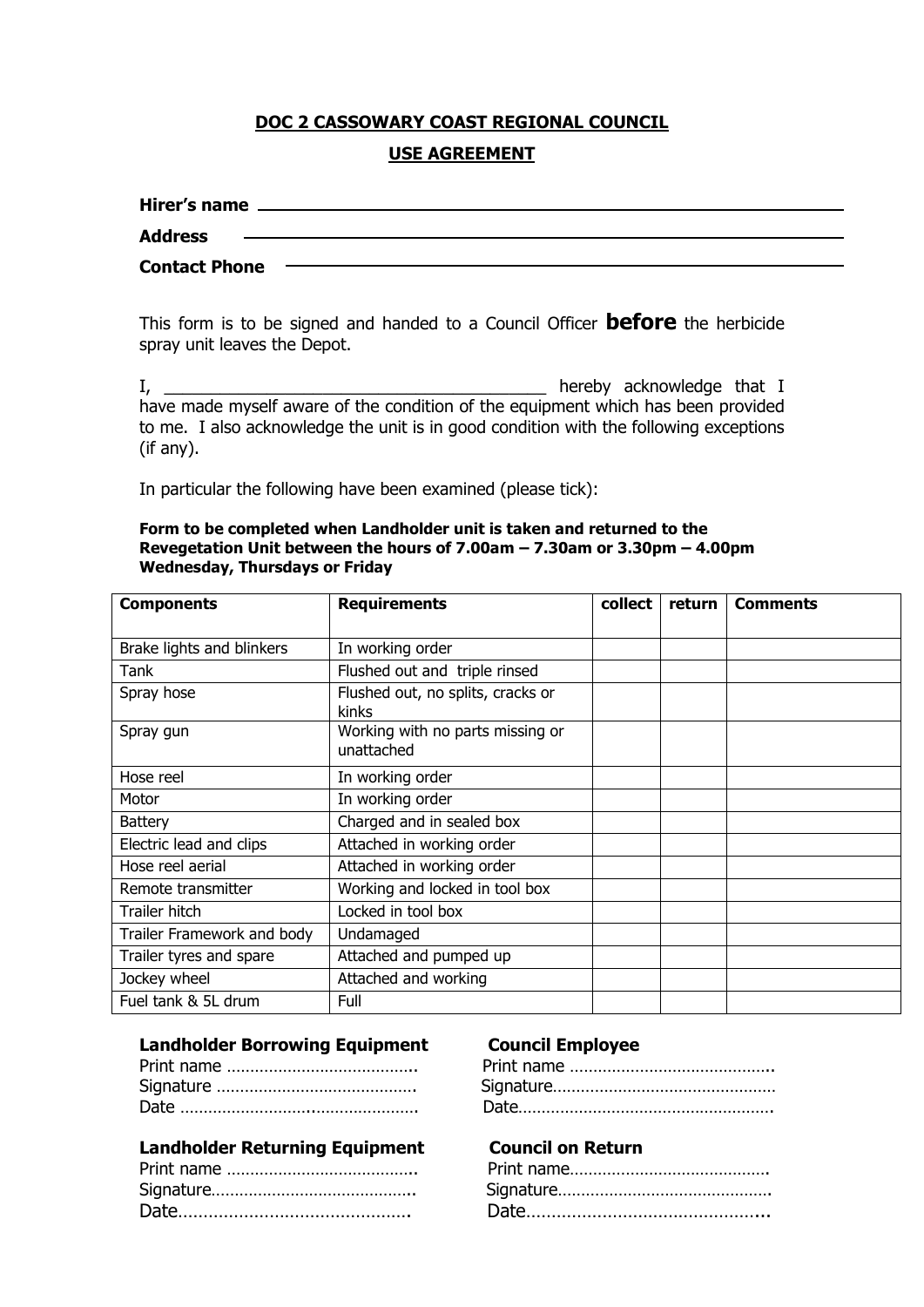# **DOC 3 CASSOWARY COAST REGIONAL COUNCIL**

## **SERVICE SHEET**

To the Chief Executive Officer

This is to verify that the herbicide spray equipment provided to

 $\_$  . The contribution of the contribution of  $\mathcal{L}_\mathcal{A}$ 

has been returned in a **satisfactory condition** and it is recommended that the full bond of \$400.00 be refunded to the hirer.

\_\_\_\_\_\_\_\_\_\_\_\_\_\_\_\_\_\_\_\_\_\_\_\_\_\_\_\_\_\_ \_\_\_\_\_\_\_\_\_\_\_\_\_\_\_\_\_\_\_\_\_\_\_\_\_\_\_\_\_\_\_\_

Signature **Position** 

Date

# OR

To the Chief Executive Officer

\_\_\_\_\_\_\_\_\_\_\_\_\_\_\_\_\_\_\_\_\_\_\_\_\_\_\_\_\_\_

This is to verify that the herbicide spray equipment provided to

\_\_\_\_\_\_\_\_\_\_\_\_\_\_\_\_\_\_\_\_\_\_\_\_\_\_\_\_\_\_\_\_\_\_\_\_\_\_\_\_\_\_\_

Has been returned in an **unsatisfactory condition**. Please deduct the following items/costs from any bond monies to be refunded.

## **Items lost or requiring repair**

| Signature | Position |
|-----------|----------|

\_\_\_\_\_\_\_\_\_\_\_\_\_\_\_\_\_\_\_\_\_\_\_\_\_\_\_\_\_\_ Date

Signature of user accepting responsibility for loss/damage

\_\_\_\_\_\_\_\_\_\_\_\_\_\_\_\_\_\_\_\_\_\_\_\_\_\_\_\_\_\_ \_\_\_\_\_\_\_\_\_\_\_\_\_\_\_\_\_\_\_\_\_\_\_\_\_\_\_\_\_\_\_\_